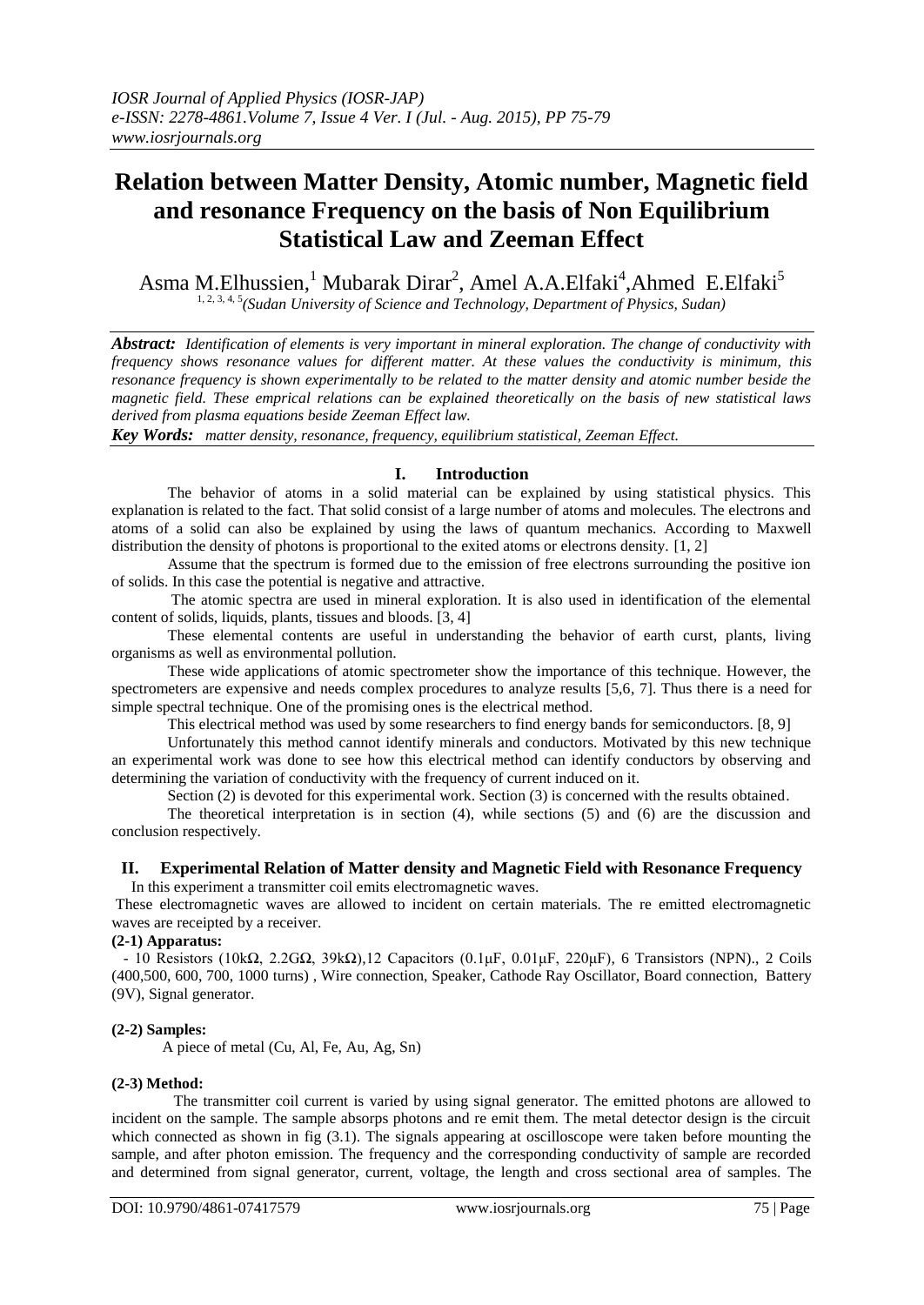current and voltage gives resistance, which allows conductivity determination from the dimensions of the sample.



**Fig** (3-1)

# **(2-4) Tables and Results:**

| Table (2-4-1) Relation between frequency (f) and magnetic field in different voltages |  |
|---------------------------------------------------------------------------------------|--|
|                                                                                       |  |

| Frequency (Hz) | field $(\mu T)$<br>In<br>magnetic<br>400mV | magnetic field $(\mu T)$ In<br>200mV | magnetic field $(\mu T)$<br>In<br>180mV |
|----------------|--------------------------------------------|--------------------------------------|-----------------------------------------|
| 55.25746       | 194.53                                     | 96.73                                | 90.94                                   |
| 47.48594       | 136.2                                      | 68.06                                | 63.66                                   |
| 40.49329       | 116.7                                      | 58.33                                | 54.6                                    |
| 35.4219        | 97.3                                       | 48.6                                 | 45                                      |
| 26.8109        | 77.8                                       | 38.9                                 | 36.4                                    |



**Fig (2-4-1-1)** Relation between frequency (f) and magnetic field in different voltages

|  |  |  |  |  | Table (2-4-2) Relation between frequency (f), Electron Affinity, Atomic number, and Density |  |
|--|--|--|--|--|---------------------------------------------------------------------------------------------|--|
|  |  |  |  |  |                                                                                             |  |

| elements | Frequency $(Hz)$ | <b>Electron</b>   | <b>Atomic</b>  | Density $(kg/m3)$ |
|----------|------------------|-------------------|----------------|-------------------|
|          |                  | Affinity(KJ/mole) | number(g/mole) |                   |
| Al       | 56               | 44.2              | 13             | 2700              |
| Fe       | 29               | 16                | 26             | 7870              |
| Sn       | 34               | 116               | 50             | 7300              |
| Ag       | 50               | 12                | 47             | 8900              |
| Au       | 24               | 223               | 79             | 19300             |
| Cu       | 27               | 18                | 29             | 8960              |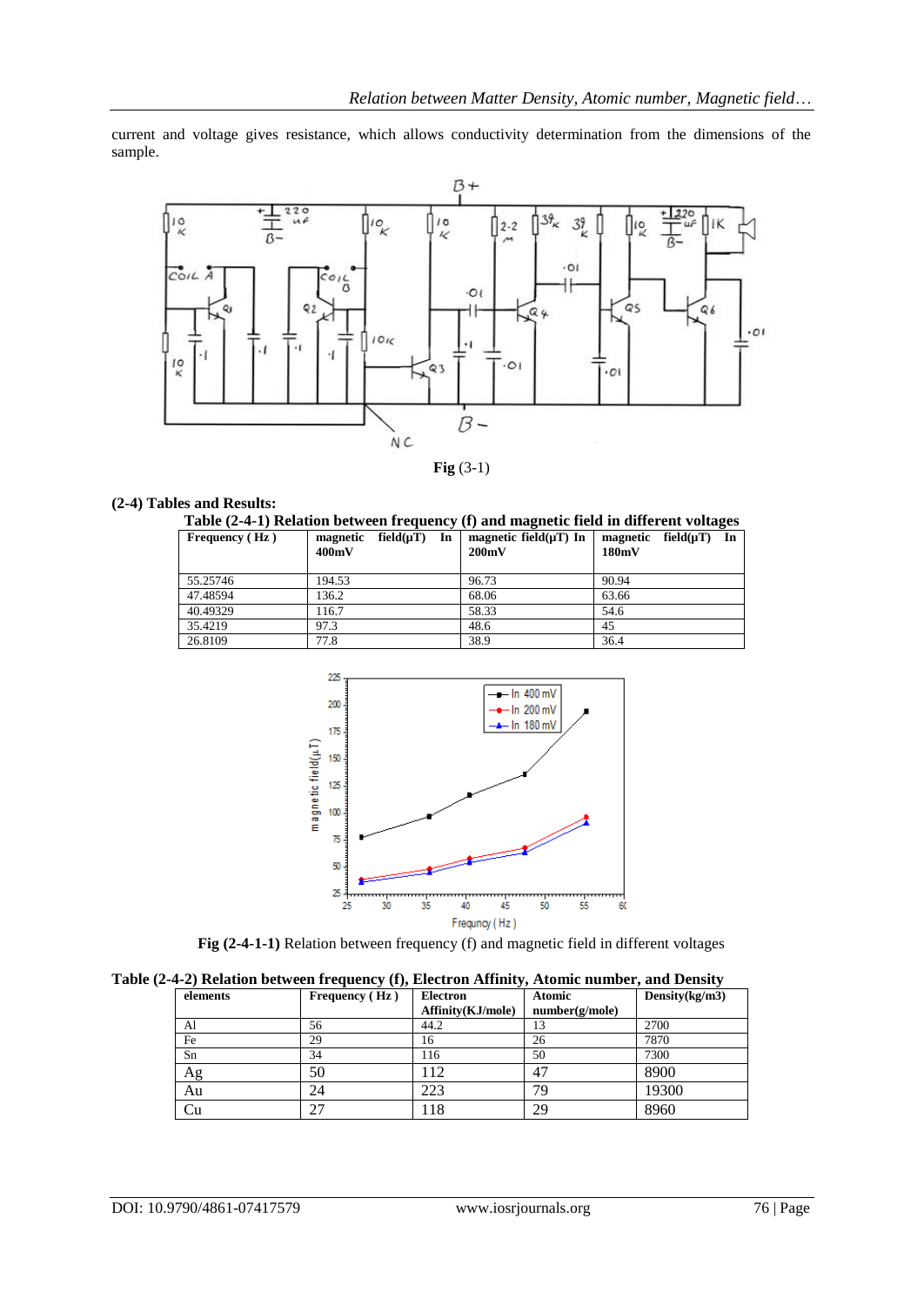

**Fig (2-4-2-1) Relation between frequency and Atomic Number**



**Fig (2-4-2-2) Relation between frequency and Density**



**Fig (2-4-2-3) Relation between frequency and electron affinity**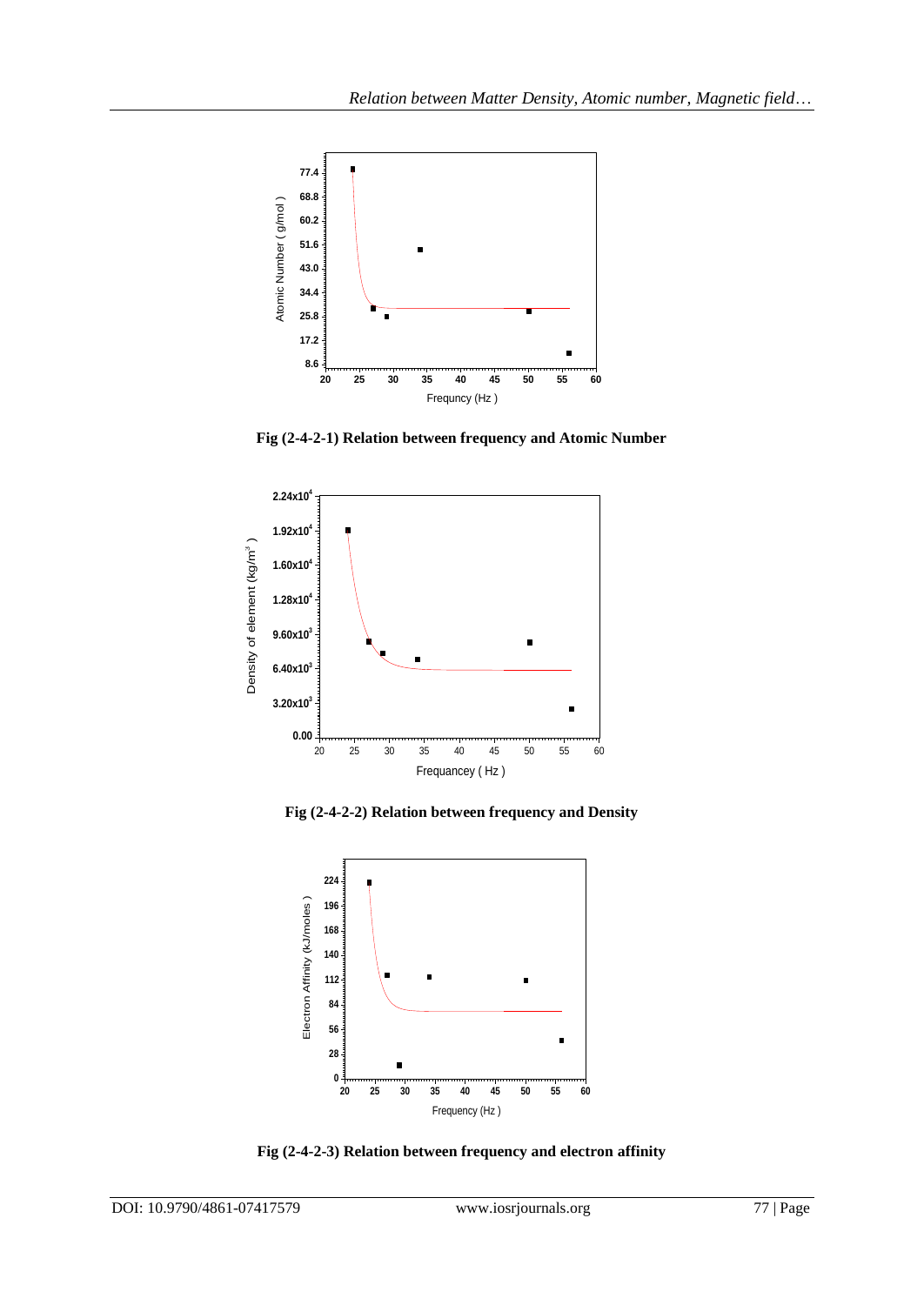## **III. Zeeman effect and Statistical Theoretical Model**

 The Zeeman effect is the name given to the splitting of the energy levels of an atom when it is placed in an externally applied magnetic field. The occurs because of the interaction of the magnetic moment  $\mu$  of the atom with magnetic field **B** slightly shifts the energy of the atomic levels by an amount

$$
\Delta E = -\mu B \tag{3-1}
$$

This energy shift depends on the relative orientation of the magnetic moment and the magnetic field.

Nuclear magnetic resonance (NMR) and electron spin resonance (ESR) both depend on the Zeeman splitting of a single energy level within the atom.

The first order perturbation theory gives a corresponding energy shift by:

$$
\Delta E = \mu_B g_s M_J H \tag{3-2}
$$

Where

 $M_{J}$  : is orbital angular momentum

$$
g_s
$$
: is g-factors (Lande)

 In the optical Zeeman effect atoms are excited to level above the ground state by, collisions with electrons in an electrical discharge .when they return to the ground state ,they emit by extra energy as a visible photon whose energy corresponds to the difference in energy between the excited and ground state.

According to Maxwell distribution the density of particles is given by

$$
n = n_o e^{\frac{E}{E}}
$$
 (3-3)

**Where** *E* Stands for the uniform energy.

Assuming the oscillating frequency is uniform, then  $\overline{E} = hf$ 

Therefore equation (4-3) becomes

$$
n = n_o e^{\frac{-E}{hf}}
$$
 (3-4)

It is quite natural to assume that the density of photons is proportional to the exited atoms or electrons density i.e.

$$
n_p = C_0 n = C_0 n_o e^{\frac{-E}{hf}}
$$
 (3-5)

By neglecting kinetic term, when the potential is very high in this case

(3-6)

$$
E = -V_0
$$

Therefore equation becomes (3.2)

$$
n_p = C_0 n_o e^{\frac{V_0}{hf}}
$$
 (3-7)

$$
\frac{V_0}{h} \sim \frac{10^{-5}}{r_0}
$$

For  $r_0 \sim 10^{-5} m$  $\frac{1}{0} \sim 10^{-5} m \frac{V_0}{I} \sim 1$ *h V* (3-8)

The light intensity of emitted photons is given by

$$
I = C n_p = C C_0 n_o e^{\frac{-V_0}{hf}} = I_0 e^{\frac{V_0}{hf}} \quad (3-9)
$$

By a suitable choice of (3-8) and using (3-9) parameters one can choose

$$
I = I_0 e^{\frac{1}{f}}
$$
  
\n
$$
I_0 = 10
$$
 (3-10)

DOI: 10.9790/4861-07417579 www.iosrjournals.org 78 | Page